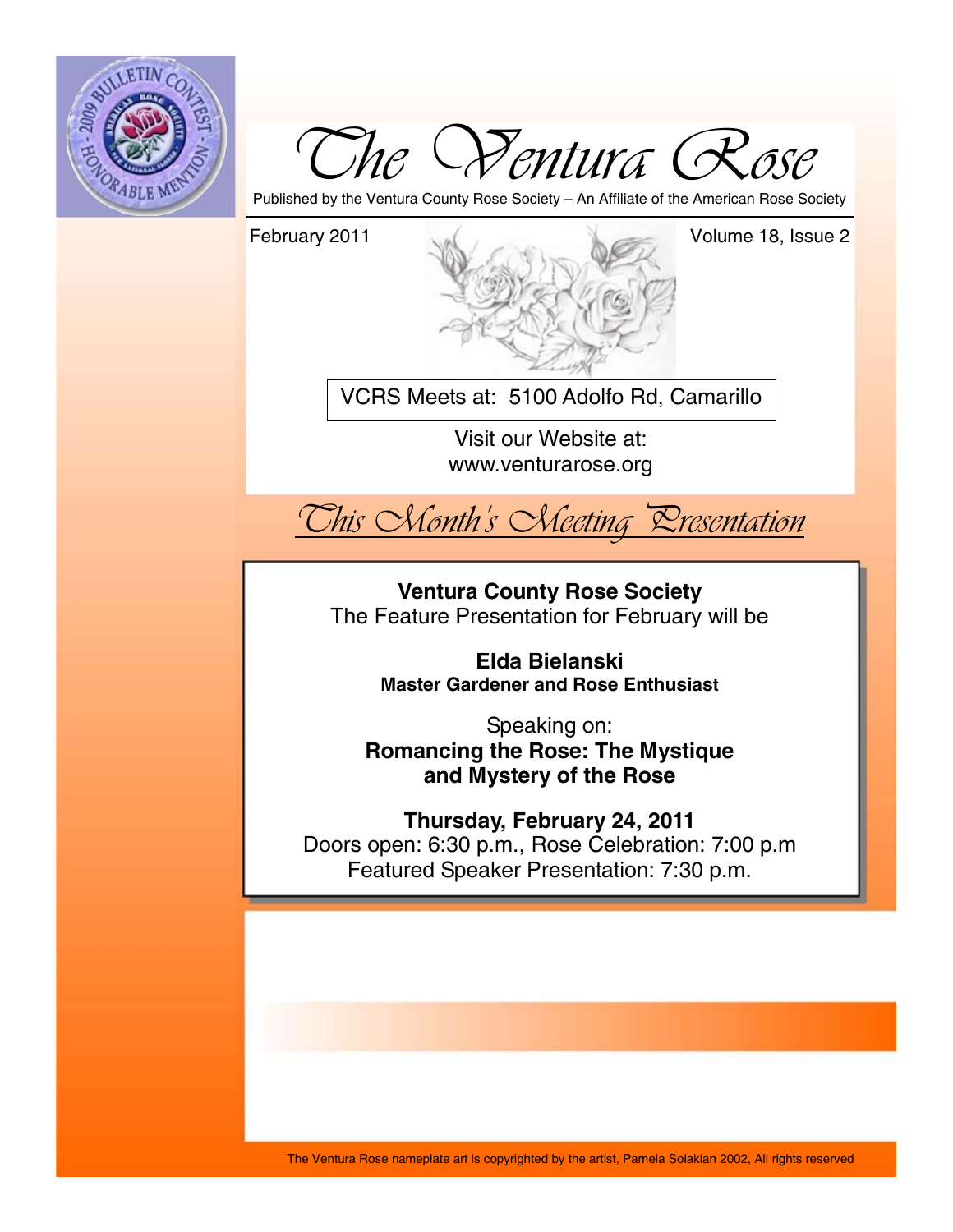

Volume 18, Issue 2 Ventura County Rose Society www.venturarose.org

# *Board Members*

**President:**

Jim Delahanty jjjzdelahanty@earthlink.net 818.458.1510 (texts only)

|                                                     | <b>Vice-President:</b>                                                         |                                                         | <b>Secretary:</b><br><b>Treasurer:</b>             |                                |
|-----------------------------------------------------|--------------------------------------------------------------------------------|---------------------------------------------------------|----------------------------------------------------|--------------------------------|
|                                                     | Jane Delahanty<br>jzdelahanty@sbcglobal.net<br>818.789.4821                    | Roz Thebaud<br>THEBSK82IT@aol.com<br>805.520.1377       | Earl Holst<br>ebholst@adelphia.net<br>818.889.5873 |                                |
|                                                     |                                                                                | <b>Members at Large:</b>                                |                                                    |                                |
| Dr. Ken Kerr<br>$JMB$ lazon@aol.com<br>805.484.4140 | Dawn-Marie Johnson<br>$dawn\text{-}marie03@$<br>dslextreme.com<br>805.523.9003 | Janet Sklar<br>janetsklar@sbcglobal.net<br>818.993.6622 | Nell August<br>anaug@verizon.net                   | Kathy Ayers<br>khayers@aol.com |

# *Committee Chairs*

|                                                                       | <b>Newsletter Production: Roses in Review Chair:</b>                                                                 | <b>Newsletter Publisher:</b>                                                   | <b>Webmistress:</b>                                                  | <b>Publicity Chair:</b>                                                   |
|-----------------------------------------------------------------------|----------------------------------------------------------------------------------------------------------------------|--------------------------------------------------------------------------------|----------------------------------------------------------------------|---------------------------------------------------------------------------|
| Paddy Ruzella<br>paddy@cipcug.org<br>805.648.7450                     | Earl Holst<br>ebholst@adelphia.net<br>818.889.5873                                                                   | <b>Patrick Delahanty</b>                                                       | Penni Tyler<br>atj.dals@verizon.net                                  | Janet Sklar<br>janetsklar@sbcglobal.net<br>818.993.6622                   |
| <b>Raffle Chair:</b>                                                  | <b>Stagecoach Inn</b><br><b>Rose Garden:</b>                                                                         | Librarian:                                                                     | <b>Little Rose Shows:</b>                                            | <b>Consulting</b><br><b>Rosarians Chair:</b>                              |
| Cindy Mastro<br>cindyzroses@msn.com<br>805-484-0068<br>Jane Delahanty | Kathy Ayers<br>Khayers@aol.com<br><b>Sue Rosecrans</b><br>Rosecranss@verizon.net                                     | <b>Nell August</b><br>anaug@verizon.net                                        | Sue Diller<br>805.648.7322<br><b>Bud Jones</b><br>Budjones96@aol.com | Dawn-Marie Johnson<br>dawn-marie $03@$<br>dslextreme.com<br>805.523.9003  |
| <b>Hospitality:</b>                                                   | <b>Audit Chair:</b>                                                                                                  | <b>Membership Chair,</b><br><b>District &amp; National:</b>                    | <b>Membership Chair,</b><br>Local:                                   | <b>Online Information</b><br><b>Chair:</b>                                |
| Paddy Ruzella<br>paddy@cipcug.org<br>805.648.7450                     | <b>Bud Jones</b><br>budjones96@aol.com                                                                               | Janet Sklar<br>janetsklar@sbcglobal.net<br>818.993.6622                        | <b>Connie Estes</b><br>ladyrose4385@yahoo.com<br>805.525.3834        | Jim Delahanty<br>jjjzdelahanty@earthlink.net<br>818.458.1510 (texts only) |
|                                                                       | Program<br><b>Chairs:</b>                                                                                            | <b>Garden Tour Chairs:</b>                                                     | <b>Sunshine Chair:</b>                                               | <b>Newsletter Editor:</b>                                                 |
| Brenda Freeman<br>brendafreeman@<br>mac.com                           | Roz Thebaud<br>Janet Sklar<br>THEBSK82IT@<br>janetsklar@<br>sbcglobal.net<br>aol.com<br>818.993.6622<br>805.520.1377 | Elda Bielanski<br>elda@lavidaloca.us<br>Karen Fitzpatrick<br>Fitzlines@aol.com | <b>Nell August</b><br>anaug@verizon.net                              | Jim Delahanty<br>jjjzdelahanty@earthlink.net<br>818.458.1510 (texts only) |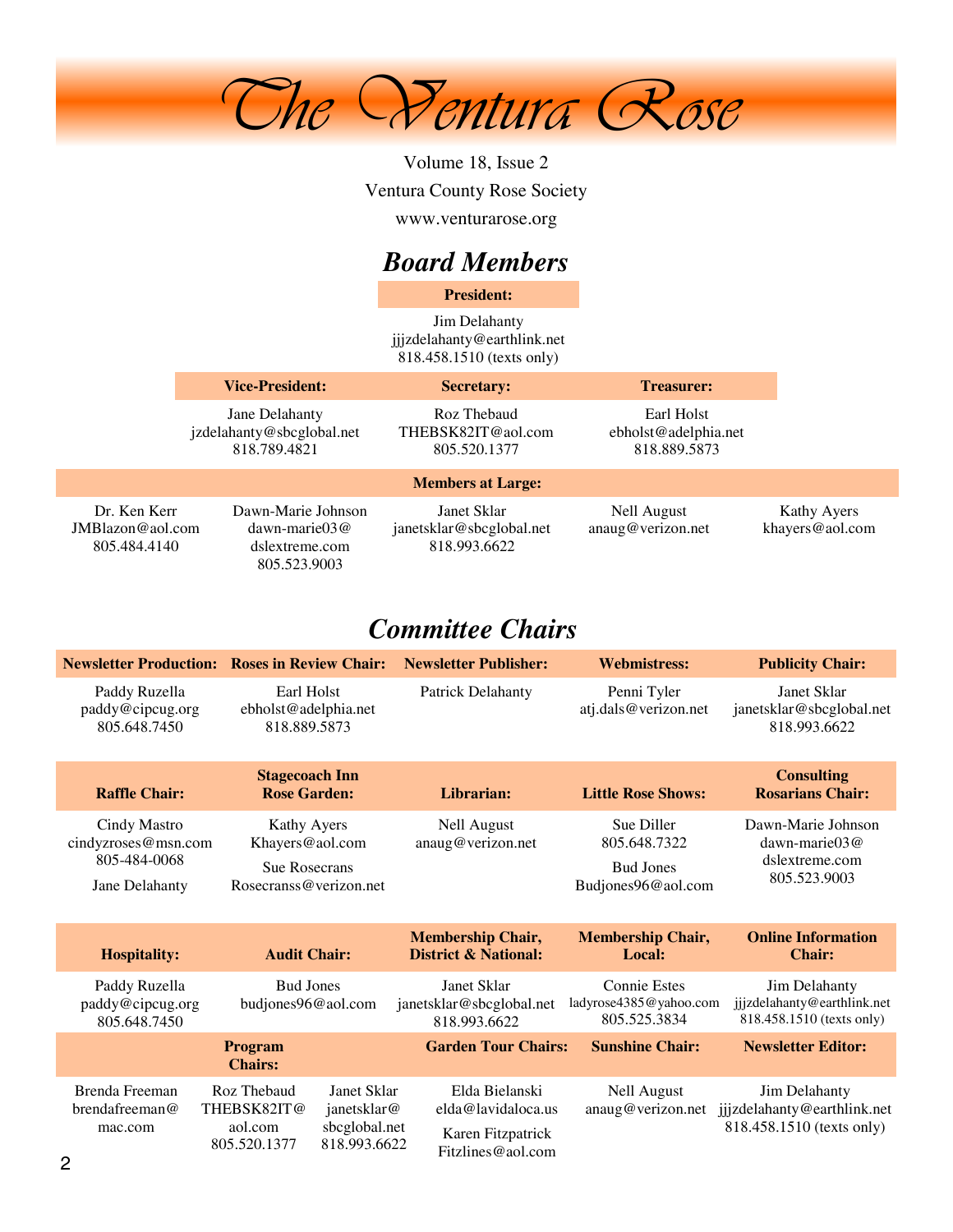*Elda Bielanski* 



*Elda Bielanski Photo credit: Douglas Bielanski* 

Elda Bielanski has been an ardent rose gardener ever since she visited Sandy Gaal's Little Acre some fifteen years ago and became a rose addict via the David Austin roses. She is a graduate of California State University of Los Angeles with a degree in Nursing. She worked in ICU and cardiology for some 25 years and afterwards in pharmaceuticals prior to retirement.

Both Elda and her husband, Douglas, a retired Captain with United Air Lines, enjoy gardening and roses and he re-designed their garden into one suitable for roses. They reconstituted the back garden into three levels, creating rose beds with pathways and retaining walls, a sixty foot pergola to support climbing walls, and vistas of roses at every turn in the pathways.

Elda deepened her understanding of gardening by becoming a Master Gardener some three years ago to complement her purchase of books, reading rose society magazines, and absorbing information from Clair Martin and other mentors. Her other interests, in addition to traveling to visit her three daughters and five grandchildren, are reflected in her memberships in the Westlake Village Garden Club, the Assistance League of Conejo Valley, the New West Symphony League, and the Conejo Orchid Society.

This presentation results from an invitation to speak at a philanthropic group about roses. The program presents rose history with a romantic orientation as to the intrigue, mystery and allure that forms the ambience of the rose; the subjects include the rose as inspiration for poets and artists as well as for gardeners and the impact of the rose on historical events.



The Ventura County Rose Society will sponsor an Auction of Rare and Unusual Roses on March 12, 2011 at the Stagecoach Inn Museum in Newbury Park, Ca. The live auction starts at 10:00 a.m. Early bird shoppers can start purchasing the fixed sales price roses about 8:30 a.m. or whenever the tables are set up. The Stagecoach Inn Museum is located at 51 Ventu Park Rd, CA (one mile south of the 101 Freeway). Bob Martin, Jr. a Life Member of the VCRS, and winner of the 2001 Pacific Southwest District Honor Medal, the 2007 Pacific Southwest District Consulting Rosarian Medal and the 2008 Pacific Southwest District Arrangements Judge Medal, brings to his role of auctioneer his broad knowledge and understanding of the range of rose possibilities. Members of the attending group, such as Kim Rupert, will be asked to offer their opinions on the various roses and their virtues and potentialities.

Many of the roses offered are out of commerce, such as 'Fair Molly,' a polyantha from a decade ago; others are "found" roses those that have survived untended for eons in abandoned farmhouses, gothic cemeteries, or as sidewalk distractions. "Grandmother's Hat,"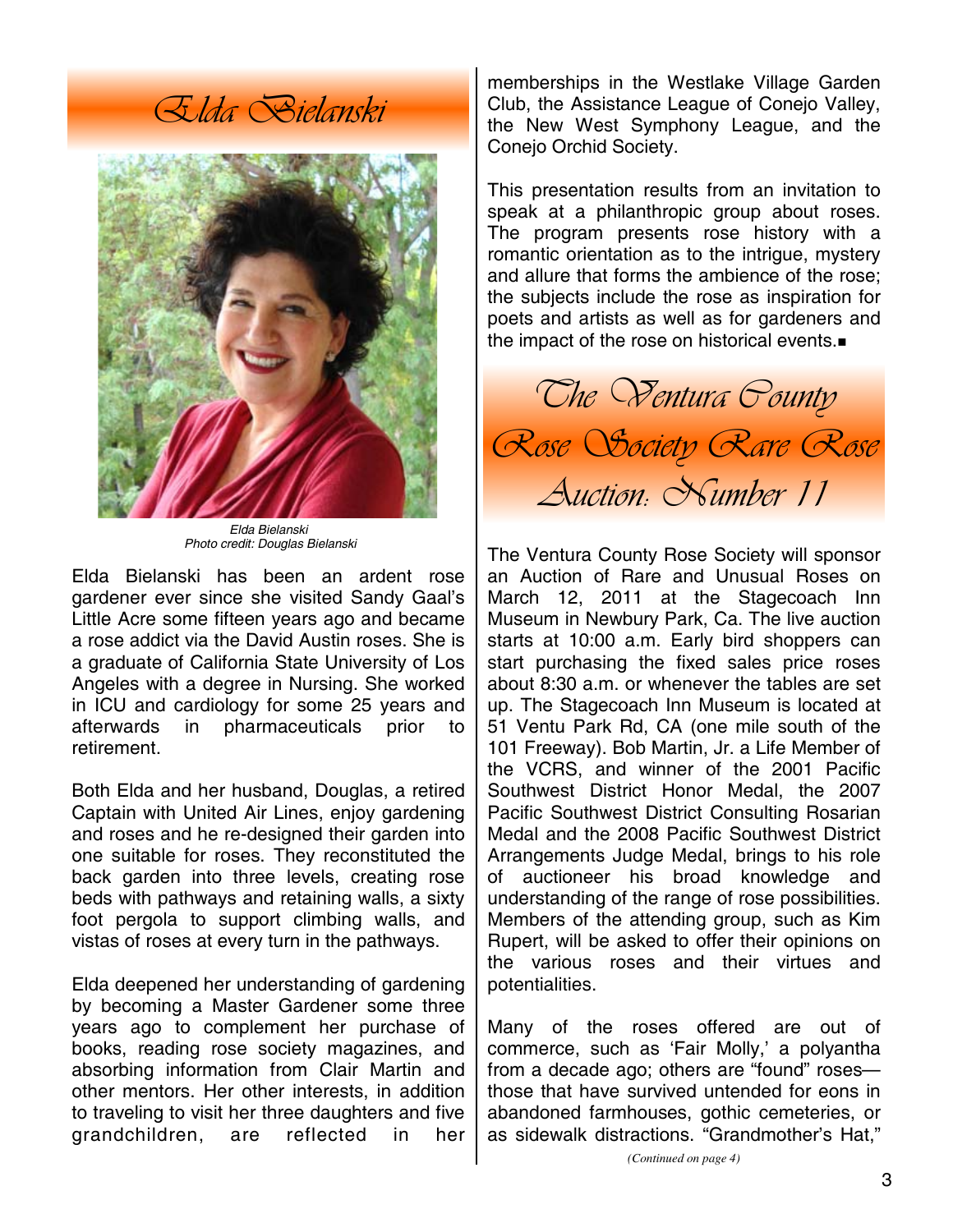

*"Benny Lopez," a 'found' rose. Photo credit: Ingrid Wapelhorst* 

for example, was discovered by a passerby on a drive through Altadena nearly forty years ago and is still without an AEN. The rose is thought to be a Hybrid Perpetual, variously identified as 'Cornet Rose,' or 'Mrs. R. G. Sharman-Crawford,' or 'Molly Sharman-Crawford as well as acquiring such study names as 'Altadena Drive Pink HP' 'Barbara Worl,' and 'Grandma's Hat.' (The ARS has ruled that the rose must be identified as 'Grandmother's Hat' when entered in "Found" rose Classes.) But all of the discussion over names obscures the fact that the rose is a magnificent survivor and produces hundreds of fragrant pink roses over the course of a year without mildew and rust—the scourges of HPs in Ventura County. In fact, the rose is so tough that it was planted on its side at the Stagecoach Inn by a rosecidal student and yet within a year was soaring toward the sky to fulfill its mission of perfuming and beautifying the world. Another 'found' rose 'Benny Lopez' has roots in Santa Barbara where it produced lavishly scented blooms for half a century without anyone noticing. And one of the stars of the auction will be the 'Peggy Martin' rose, a pink thornless rambler that not only survived Hurricane Katrina, it also survived being underwater for a couple of weeks.

There are also a half dozen roses from the hybridizing efforts of Rudolph Geschwind

(Geschwindt) who was employed variously in the Austria, Hungary, and Czechoslovakia; he is now regarded as one of the most innovative and experimental rose breeders of the past hundred years, utilizing as he did such species roses as r. setigera, r. alpine, and other unusual species in his crosses. Hard to get Hybrid Multifloras and Hybrid Setigeras as 'Futtacker Schlingrose,' 'Forstmeister Heim,' Josephine Ritter,' and 'Geschsindt's Schonste' will be on display.



*'Forstmeister Heim,' a Rudolph Geschwind rare rose. Photo credit: Anne Belovich* 

100 of the roses will be offered at auction. Another hundred will be provided for sale at set prices. These will include many miniature roses otherwise unavailable such as 'Dr. K.C. Chan,' a Dee Bennett rose that honored her acupuncturist. Or 'Baby Cecile Brunner,' a Ralph Moore miniature contribution to the amazing range of forms for one of the most popular roses of the last century in California. And 'the Bamboo Rose', a species rose never seen in the wild and rumored to have appeared in the courtyard garden of a mysterious gentleman in New York City.

The Auction activities will also include a silent auction of rose memorabilia and giftware under the supervision of Jane Delahanty, who has been collecting items for this project over the last year. Items will range in value from hand-painted wine bottles to serve as candlesticks to gift baskets of rose items. And, possibly, some last minute rose contributions will clear a path to the silent auction table to show off their wares.

*(Continued on page 5)*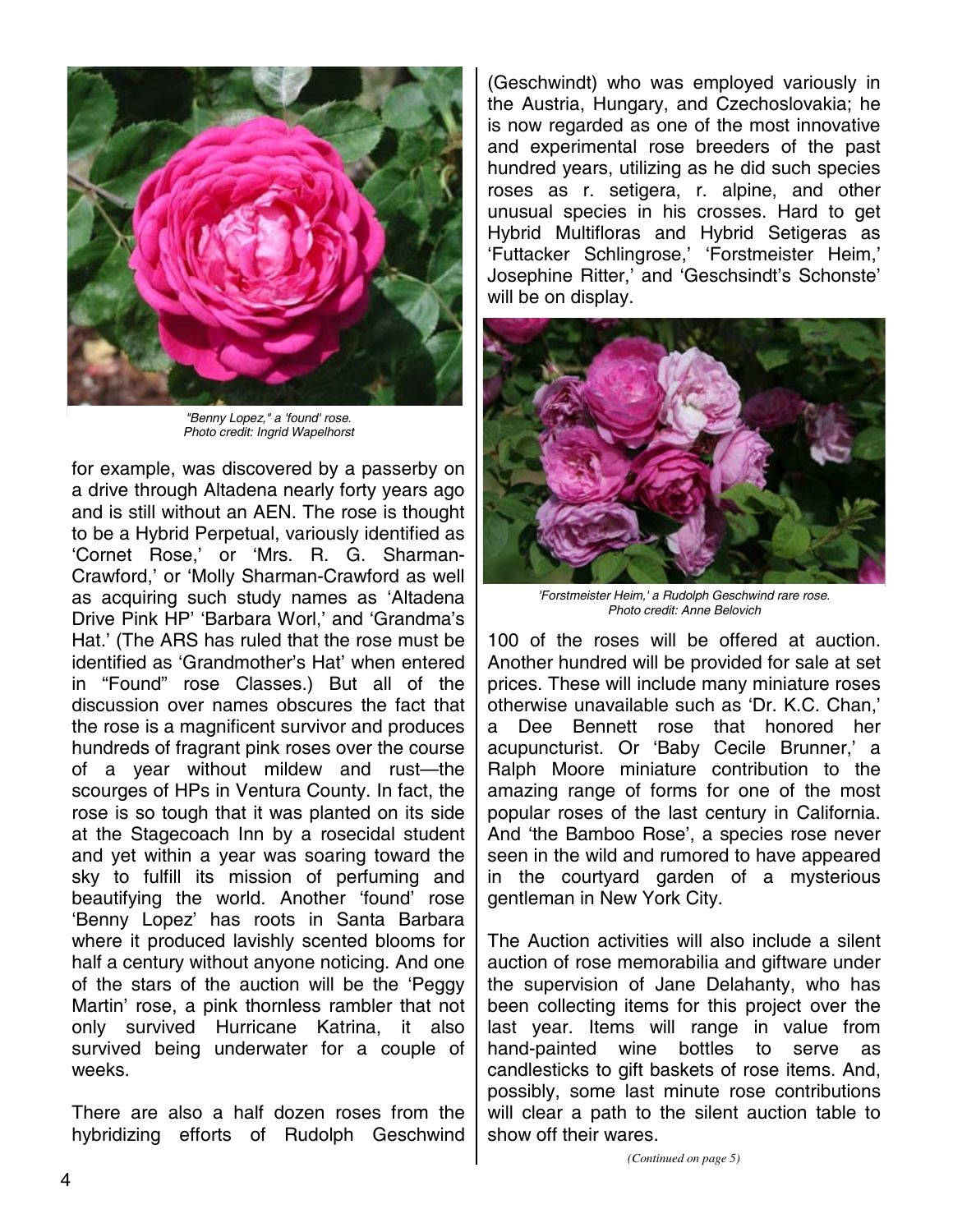Dawn-Marie Johnson promises to provide sustenance by way of refreshments and noshes over the course of the auction proceedings. These items will be supported by a donation basket located obtrusively nearby.



*Naming Rights Rose 2011. Photo credit: Paul Barden* 

The event will culminate in the auctioning of the naming rights to a Paul Barden Shrub rose. The rose produces lush yellow blooms on a four foot tall shrub that tends to be rather taller than wide. Blooms are generally one to a stem, but large canes can bear clusters. Individual blooms are about 3" wide, extremely double, sometimes displaying a center "pip" like the Damask 'Mme. Hardy'. The bloom color is a consistent clear medium yellow with a deeper yellow center, gradually fading to a butter hue. Repeat is quite good, and in fact it is rarely without some bloom. The fragrance tends to be light and in the tea family. Its parentage is listed as 'Joycie' X 'Abraham Darby.'

The bidding for the naming rights to the rose and 20 bushes of it starts at \$250 dollars. Naming rights include the ability to name it after yourself, your best friend, a revered family member, or your pet flea. The International Registration Authority for Roses will not accept names of public or private persons without a letter of authorization, names that have more than ten syllables, or 30 characters, or names already used or trademarked. The breeder reserves the right to reject any rose name that offends his sensibilities. (Think again about that flea.)

Most of the roses being offered for either auction or sale will fall within the one to three gallon size. No roses in larger than seven gallons will be offered. Bring a wagon or a dolly to transport your successful purchases and winning bids. Online bidding will be accepted for both near and far non-attenders. The details of that procedure will be disclosed when the Rose Auction Catalog is published at the end of February.

### *Reserve the Date: March 12, 2011.*



## $\int$ im Delahanty



*The bare bones of the Dawn-Marie Johnson February garden. Photo credit: Dawn-Marie Johnson* 

The garden in February is a time of catching up, waiting and plotting, in the best sense of that much abused word.

**Pruning:** The traditional goal for finishing pruning in Southern California is Valentine's Days, notes Jeri Jennings in Camarillo. And if you haven't finished pruning or even if you have, you still need to consider what to do with the leaves that are potential carriers of disease for the future. Many rosarians like Janet Sklar in Northridge have them picked up and discarded in curbside containers. Others like Katherine Whitman in Toluca Lake count on their gardeners and a steady breeze to deposit them in North Hollywood. Jim Delahanty in Sherman Oaks continues pruning until it is done, relying on the advice of Le Grice who

*(Continued on page 6)*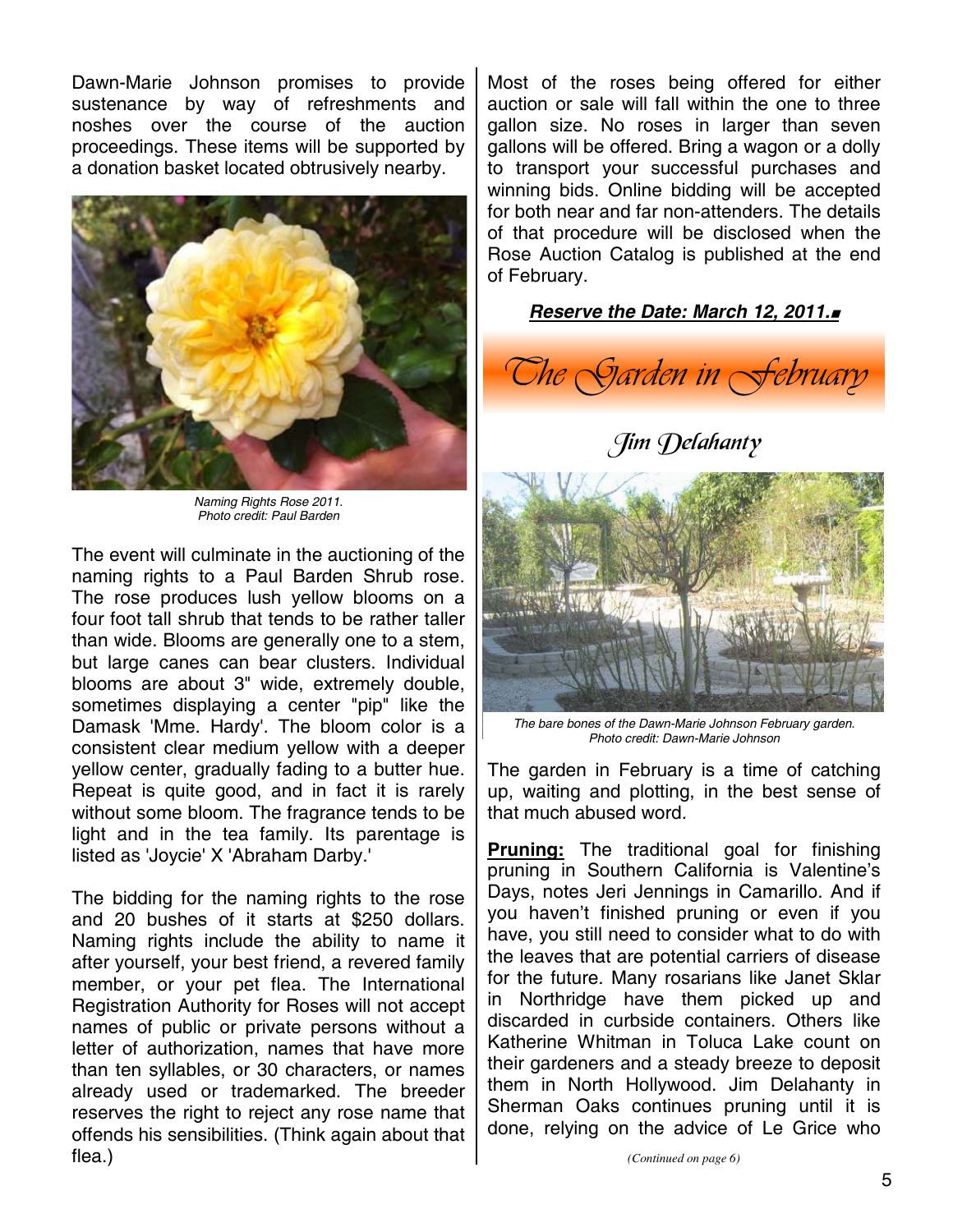said that you could prune anytime in a warm climate.

**Feeding:** The conventional wisdom is to refrain from pruning until there is sufficient foliage to absorb the benefits of the nutrients. Jeri Jennings advises feeding in February with a balanced (14-14-14, 20-20-20) fertilizer. However, she prefers to add a nice dose of fresh or composted horse manure. In fact, many plantsmen regard horse manure as both beneficial and curative with respect to some rose diseases. Dawn-Marie Johnson in Moorpark intends to top dress all of her rose beds because after five years it is both time to feed the soil and discourage the weeds. Jim Delahanty uses Miracle Gro All-purpose fertilizer when new growth is discernible on the roses and is careful to water the roses both before and after the application of the fertilizer. Janet Sklar waits until the last week in February to put down fertilizer; she creates a personal mix using 100 lbs. of Alfalfa pellets (without additives) and mixes in an equal amount of cottonseed, fish meal, ironite, sulfur, and kelp. She scatters one or two cups of the mix around each rose. Island Seed and Feed in Santa Barbara offers a similar mixture for sale. Jack Christensen in his weekly column in the L.A. Daily News suggests that one add either a 3-inch layer of organic mulch or establish a "living mulch" of companion plants like daylilies, ground covers, low growing herbs or other suitable plants in order to conserve moisture and beautify the garden. Jim Delahanty uses cocoa hulls for a mulch, but cautions that it should not be used by those who have dogs residing or visiting inasmuch as the chocolate content can be fatal to pets.

**Relocating Roses:** Dawn-Marie Johnson intends to move a few roses that need more sun than the Jacaranda tree is willing to give them. She took notes last spring on which roses were not doing well and might need replanting with lots of compost or the creation of a new rose bed. February is a good time to check and see how your garden is maturing. As trees grow in size and beauty, they begin to block sunlight to roses and once healthy roses can become straggly and desperate in their search for the six hours of sunlight they require each day. The maturing garden means revisiting the conditions under which roses are actually growing.

**Container Gardening:** One of the irritating things about gardening is that products vary in quality not only between brands, but even within the same brand over time. A decade ago, the quality potting soil was that offered by Supersoil; it justified its extra cost. Sometime in the mid-decade, it declined in quality and Mel Hulse, the general manager of the San Jose Heritage Rose Garden, switched to the OSH house brand. A recent study confirms that the perceived decline in the OSH house brand is not a figment of a gardener's imagination and the new champion potting soil is Miracle Gro Moisture Control; it is twice as effective and useful as its nearest competitor. Not far behind is Miracle Gro Potting Soil. So "the old order changeth, yielding place to the new;" Tennyson must have been a gardener.



*Clyde Phillip Wachsberger, Theodore James, and Harry Haramabou.* 

# Reviewed by Barbara Osterberg

I felt a special kinship with the authors of this book, as they shared their knowledge of the same roses that I have in my garden. We often speak of roses in terms of beauty, fragrance, and memories, but can we also speak of the history, species, planting, caring, cutting and even personality of roses? The authors do a fine job of elaborating on just those subjects.

Besides a minor history of roses, this book discusses the art of selecting roses. Those new to the world of rose gardening can sometimes get hung up on categories, cultivars and foreign names. It can become a daunting task just to decide on a rose that can be bought from a big box store. This book should ease your fears with regard to rose selection.

*(Continued on page 7)*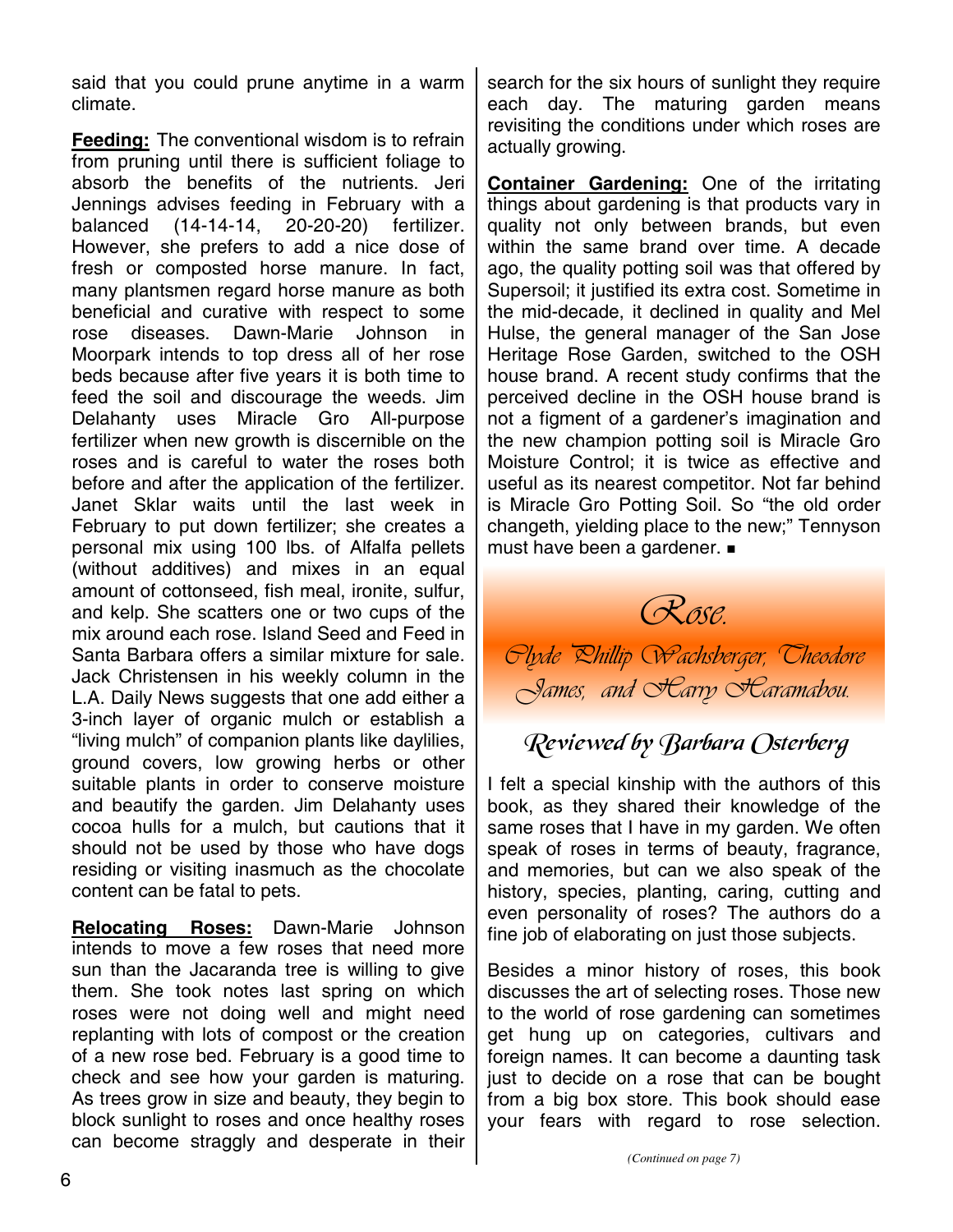Choose your rose with the attributes that you find most appealing. Consider fragrance (my # 1 attribute), growth habit or perhaps color. (As a side note, the catalog that



precedes the Rose Auction in March will delight your senses with color, perceived fragrance and i m a g i n a t i o n . Don't miss it.)

The American Rose Society has three basic classifications of roses; Species Roses, Old Garden Roses and Modern Roses. Is it important to know the difference between them

*Photo credit: Abrams' Publishers* 

and commit to memory? No. However, it may help to have a basic understanding of the type of rose you are considering.

Species Roses are strong and vigorous. They were "born" in the wild. They are generally disease free in their home climates and they usually flower profusely in early summer. They originated about 35 million years ago (that's before the I Love Lucy Show), and they are best suited for large properties.

Remember 'Lady Banks?' It's a species rose. Mine was a yellow rose that bloomed like there was no tomorrow. When the whole bush was in bloom, it was a fantastic sight. It was a King Kong of a climber. I finally had to take it out, however, because it provided shade to all the other roses.

Old Garden Roses (OGRs) are sometimes known as Old Fashioned Roses. I think of these roses when I look at paintings by Claude Monet, Francisco Goya or Jean Chardin. The roses seem to be all petals, tightly packed into an invisible cup, perfectly position around the artists' subject.

Many of the OGRs bloom only once a season with an abundance flowers. The petals can cluster tightly into gorgeous swirls. Old Garden Roses are known for their fragrance, fragrance and more fragrance. Today they are also called Antique Roses, or Heritage Roses. Classifications include Gallica, Alba, Centifolia, Damask, Bourbon, Moss, China, Tea Rose, and climbing Rose categories like Hybrid Multiflora or Gigantea. There has been a renewed interest in OGRs and I've seen them listed more frequently in catalogues, with titillating descriptions and photographs.

One of the first Modern Roses was 'La France', a Hybrid Tea Rose introduced in 1867 at the beginning of the era of Modern roses. Hybridizers were interested in producing roses that bloomed all summer long. The list of desirable qualities grew to include disease resistance, superior hardiness, groundcovering habit, and ease of maintenance.

From this point forward, the rose world begins to sound like the story of "The Wizard of Oz" without the Munchkins. The Bush, Shrub, Ground Cover, and Climbing Roses were developed, again divided into cluster-flowered (Floribundas) and Polyanthas. Then came along the Hybrid Musk, Hybrid Rugosa and English roses, and lions and tigers and bears...

These groups were then divided again, based on the nature of their blooms; a climber might be a Climbing Tea or a cluster-flowered Climber or a Climbing Miniature. Then we have the Patio Roses, Landscape Roses, Tree Roses, Pillar Roses, Border Roses and Bedding Roses, Blanket Roses and Carpet Roses, oh my…

Did I learn anything from reading this book? Yes. My first rose, Mr. Lincoln is a very popular dark-red rose, velvety crimson with almost black shadings and it's fragrant; I knew some of that, but I didn't know it was introduced in 1945. It's older than I am. It taught me to live with the cycles of rose disease, leaf drop, and its heady fragrance.

I learned that I have a Polyantha, which I covet at the rose auctions. It's Climbing Cecile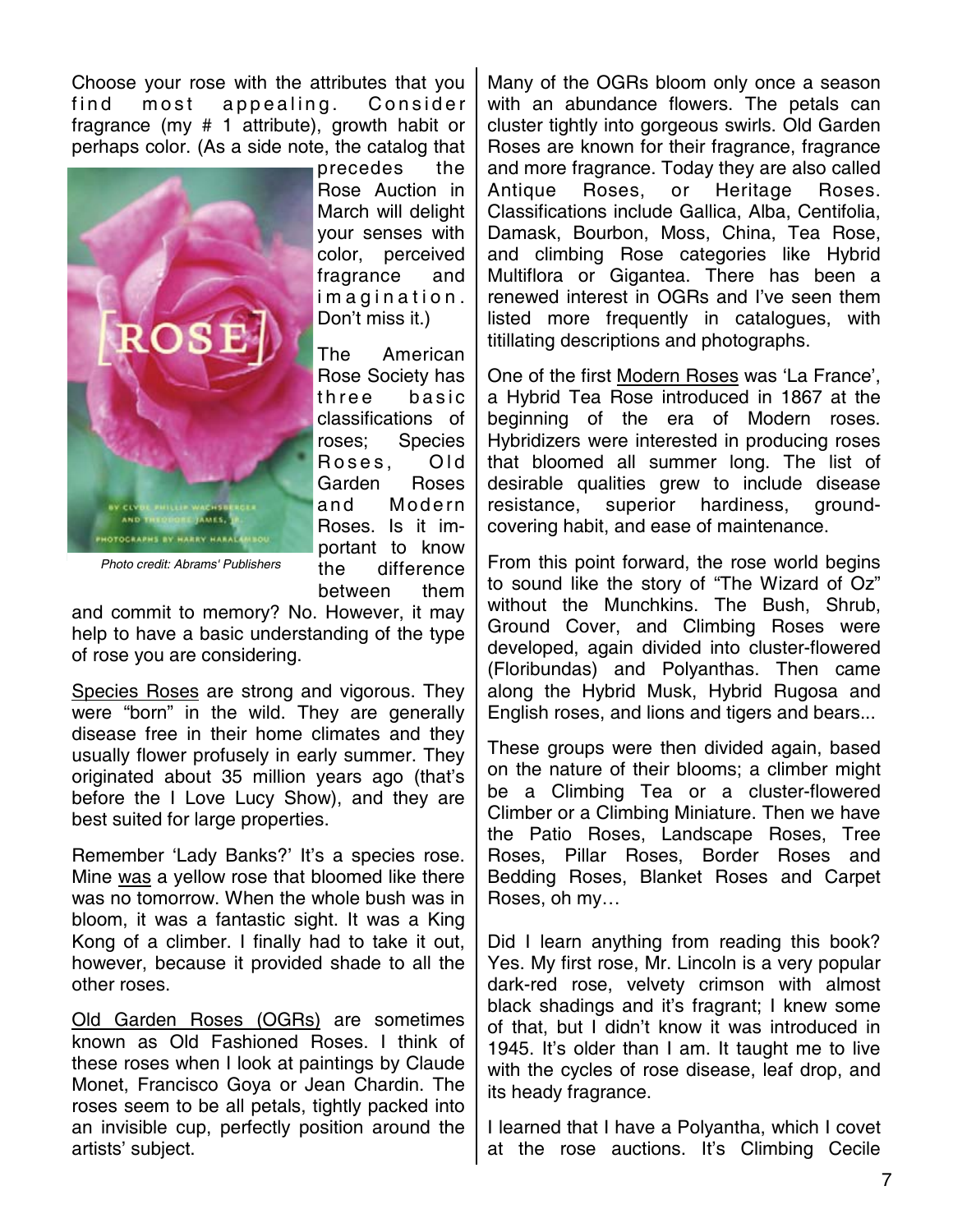Brunner, also known as the Sweetheart Rose. It turned out to be King Kong's cousin and took out my trellis on a windy day. If I would have known more about the history of these roses, perhaps I wouldn't have bought them. Then again, I would have missed out on Mr. Lincoln's fragrance and everything he taught me about roses, and I would have missed out on Cecile Brunner's people-stopping, world class blooming cycles. I guess I wouldn't have changed a thing.

My garden started with just a single rose. From there I have progressed to no grass, no dirt and no space. Roses are my passion and this book both describes and explains my passion.

*Editor's note: The book was published by Abrams Publishing: New York, 2004. It is available new for \$19.95. Used copies may be purchased on the Internet for prices (including shipping) ranging from \$4.00 to \$37.93. It is available for loan from the VCRS Library.* 

*(contact: Nell August abaug@verizon.net.)*

*Meeting Our Consulting Rosarians: Janet Sklar* 

## Paddy Ruzella

Janet Sklar lives in the midst of the bustling San Fernando Valley but tucked away in a pretty enclave of lovely homes with roses everywhere. The area is quiet and serene and belies the fact that there are busy streets just a block away with all the traffic customarily generated by a large university - Cal State Northridge. It wasn't always like that however.

She started life in New York, first in an apartment with her parents and younger brother, then in a small house where there was a tiny garden. Eventually the family moved to West Hollywood where Janet's mother still lives.

Janet says that she was always interested in gardening and she was the family member who dug and planted and fiddled with plants in that small New York garden. When she married and moved into a home of her own in Granada Hills

there were five roses already planted in that garden. This was Janet's introduction to the Queen of Flowers and she had no idea how to tend them. Fortunately a neighbor taught her how to work with the roses and Janet was hooked.



*'Climbing Pinkie' Photo credit: Janet Sklar* 

The Sklar home today sits across the center of a pie shaped lot. Looking at the front of the house from the street you see close to a dozen fruit trees on the left hand side of the circular drive way; a white picket fence along the front between the entrance and exit of the driveway, and a large bed with garden art, and roses on the right hand side of the driveway. There is a lush green lawn that fills the road-side of the driveway circle and a beautiful bed of roses between the lawn and the picket fence. Add more roses in beds to the left of the front door, a small bed of roses to the right of the front door and a lovely "Climbing Pinkie" arching up and along a horizontal trellis over the garage door. The back garden consists of a large entertaining patio across the back of the house with a pathway leading to the very back of the lot with many climbing roses as well as shrubs, hybrid teas and Noisettes in between.

It is interesting that Janet does absolutely no spraying in her garden. Instead she has many "beneficial" companion plants among the roses and, indeed, you see very little bare soil in the garden. She keeps a layer of mulch on the ground, uses a nine-month timed release Osmacote fertilizer as well as a blend of organic alfalfa, cotton and fish meals, kelp and sulfur. She also has a good drip irrigation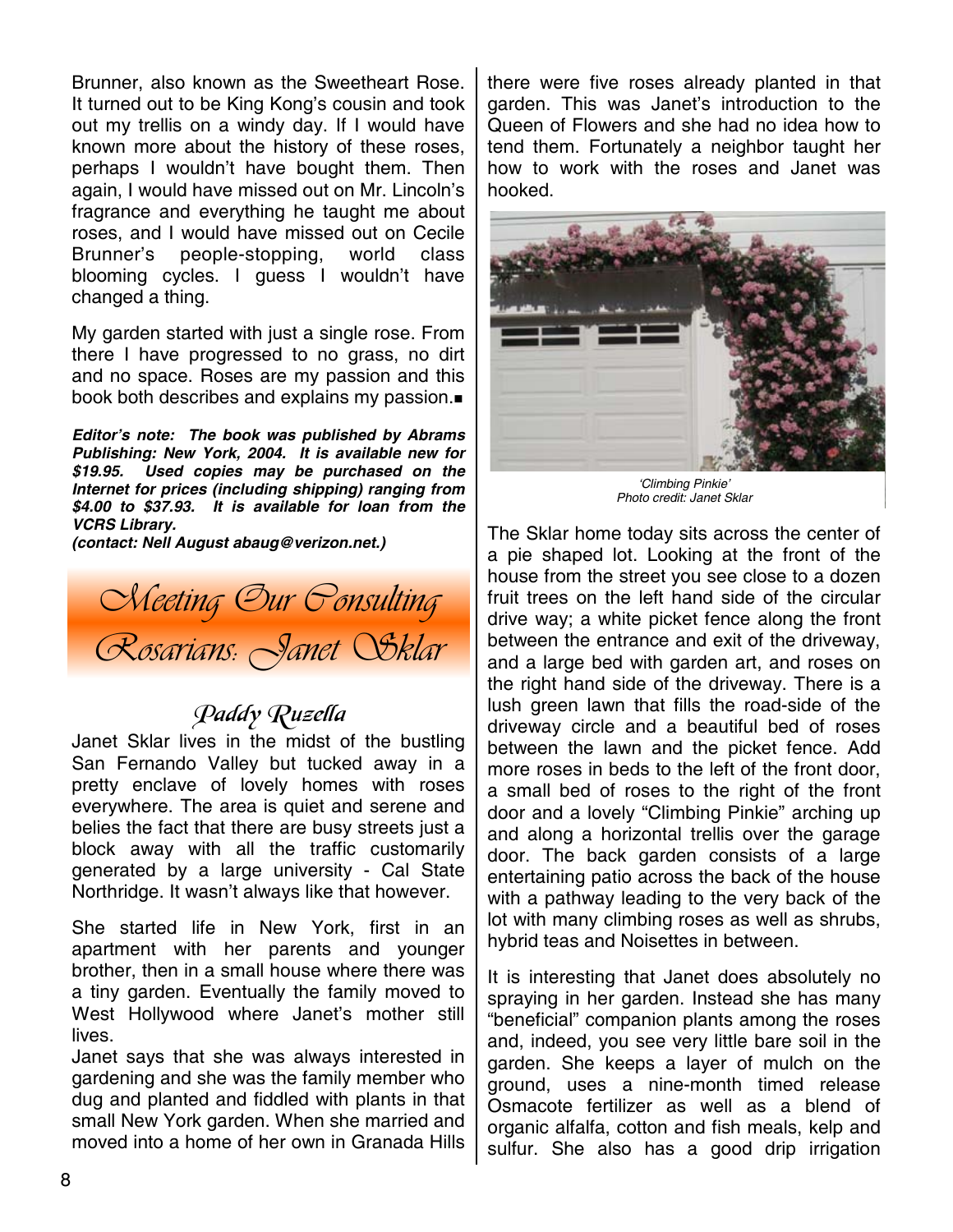

*Janet Sklar in her garden. Photo credit: Paddy Ruzella* 

system that makes life easier when it comes to watering and weed control. Los Angeles permits two water meters on the property so the water used in the garden does not contribute to the sewer bill charges – a definite plus!

Janet is a very organized person and has thought out her garden to take advantage of it spaces and shapes to create a lovely whole. Her husband, Harvey, does not garden but he is very supportive of his wife's efforts and various anniversary and birthday presents have contributed to the garden in the form of ornamental arches and statuary, and, most notably, a pretty but sturdy well stocked garden shed plus metal tabled potting area in the side yard.

In her working days Janet began as a teacher of  $5<sup>th</sup>$  and  $3<sup>rd</sup>$  graders but after a couple of years returned to UCLA to get her Masters in Library Science with emphasis on being a children's school librarian. She became the teacher in charge of her school's library, taking classes on Saturdays given by the School District "for pay to keep the library open after school. I fell in love with the job and went on to become a professional." Her ensuing career took her from the elementary school into a junior high school then a high school and eventually into the position of supervising the library system for 244 schools in the San Fernando Valley. She wound up her career by training 460 library aides in downtown Los Angeles. She loved her job and thought it "the best." She retired mainly because her husband said having the alarm go off at 5:30 a.m. was disturbing him and he preferred to have her company!

Today she is as busy as ever. Her time is spent enjoying and helping out with her 9 grandchildren, keeping an eye on her 94 year old mother, doing the books for her husband's container rental business, indulging her passion for roses, taking a tennis lesson at least once a week to help keep in shape, interacting with a book club, and keeping up with the Master Gardeners' program that serves Santa Barbara and Ventura.

She joined the San Fernando Valley Rose Society in 1991 and is currently its Membership Chairperson. Although she does not generally enter Rose Shows she does participate in the SFVRS annual Rose Show. For the last two years Janet has won the San Fernando Valley Rose Founders Trophy for Two Hybrid Tea Roses and it sits proudly on her dining room table. She said she is not going to enter again this year so "someone else can have the chance to win the cup." Given the variety and beauty of Janet's healthy roses, that is a generous gesture indeed! Janet became a Consulting Rosarian several years ago when the SFVRS offered a school and then renewed her credential at the school offered by VCRS a couple of years ago.

The Sklars own a condo at the beach in Oxnard where roses will not grow and enjoy weekends there as time and circumstances permit. Janet heard of the Ventura County Rose Society through her contacts at the Faulkner Farm, liked our web page and began attending meetings. She says it was at the VCRS that she became aware of and fell in love with Old Garden Roses and now has them scattered throughout her garden. On most fourth Thursdays of the month when in Oxnard she typically attends a Master Gardeners' class in Ventura or Santa Barbara in the morning, does a shift at the Help Line in Ventura in the afternoon, and attends the VCRS meeting in Camarillo in the evening. This is just a typical day for Janet. Because of her known interest in roses the Master Gardener Board asked her to create and choose roses for a Demonstration Garden at the Faulkner Farm. Although others generally maintain that garden now, Janet gives a pruning demonstration there once a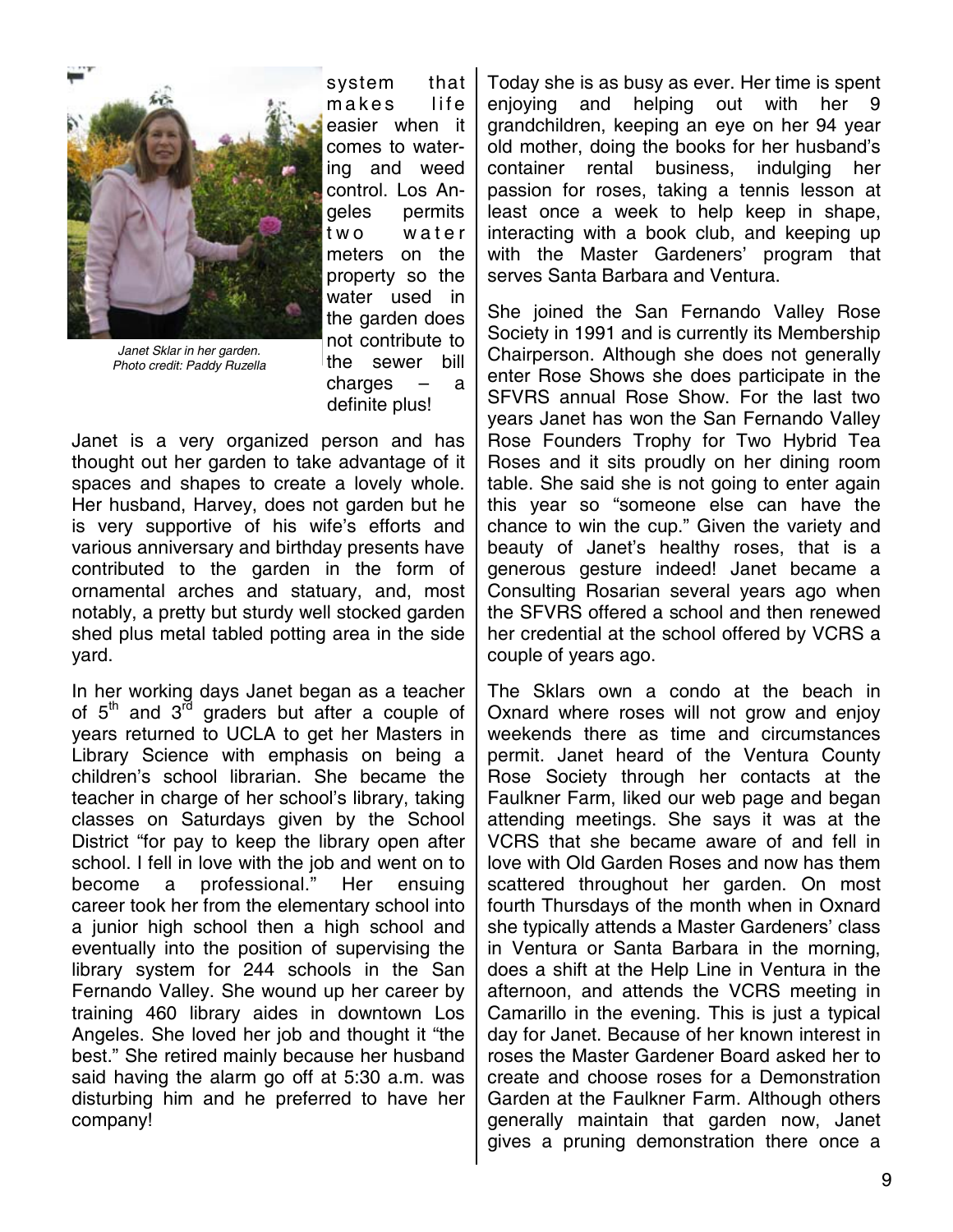year as part of the Farm's ongoing program and she works in the garden when she is able. Janet sits on the Board of Directors of the Ventura County Rose Society, currently does a wonderful job of Publicity Chairperson, and has been awarded Atta Girl status for her efforts on behalf of the organization.

One of her happiest achievements, however, was to plant some roses in her mother's garden in West Hollywood three years ago. This fine lady has a caregiver nowadays but still loves to sit on her front porch and, after all these years, she finally appreciates her daughter's gardening endeavors. Appropriately on Mothers' Day last year Janet gave her mother a fragrant red "Lasting Love" rose. This has become a favorite for everyone who walks down the street as they stop to smell the roses. It is Janet's mother's delight "to sit and watch the roses" as well as the people. She says it gives her great pleasure to watch them grow, change, attract birds and insects and impart all those wonderful, peaceful moments that only roses can bring. Way to go Janet!



#### **Lovers Rose**

By Frederick Peterson (1859-1938) *The sweetest flower that blows, I give you as we part, For You it is a rose, For me it is my heart.*

#### **Birthday Greetings:**

February  $12<sup>th</sup>$ —Abraham Lincoln (201) February 17<sup>th</sup>—Bella Hermsen February 22<sup>nd</sup>—George Washington (278) February 23rd—Roz Thebaud February 29<sup>th</sup>—Larry Thebaud (a mere teenager!)

#### **Arrangements Workshop— Saturday March 26th:**

**The Fair Friends of Roses** is sponsoring the 14<sup>th</sup> Annual Arrangement Workshop at the Floriculture Building at the Ventura County Fairgrounds (10 West Harbor Blvd, Ventura, CA)



*The Fair Friends of Roses. Photo credit :Kitty Belendez.* 

on Saturday, March 26, 2011. The workshop will run from 10:00 a.m. to 3:00 p.m. and the cost is \$20.00. This annual event has been seminal in the renaissance of arrangements participation in rose shows through the Pacific Southwest District of the American Rose Society.

Marylou Coffman and Helen Baird will conduct the workshop on the topic of Oriental Style Arrangements. The Fair Friends of Roses, led by Sue Diller and Barbara Schneider, will provide the flowers, the greens, the coffee, the Danish, and the lunch. The leaders of this workshop represent a veritable pantheon of arrangements mavens. Marylou Coffman won Pacific Southwest Outstanding Arrangements Judges award in 2006; Barbara Schneider and Sue Diller had won that ward in 2004; and Marylou Coffman capped her achievements with the Pacific Southwest District Silver Honor Medal in 2009, as did Sue Diller and Barbara Schneider in 2010.

Participants are urged to appear with warm clothes, sharpened clippers, and a selection of low and high/tall containers for arrangements displays. In order to reserve a place at the workshop, send a check for \$20.00 before March 15, 2011 to Barbara Schneider, 253 McKee St, Ventura, CA. 93001. More information can be obtained by calling either Barbara or Sue at 805.648.7322.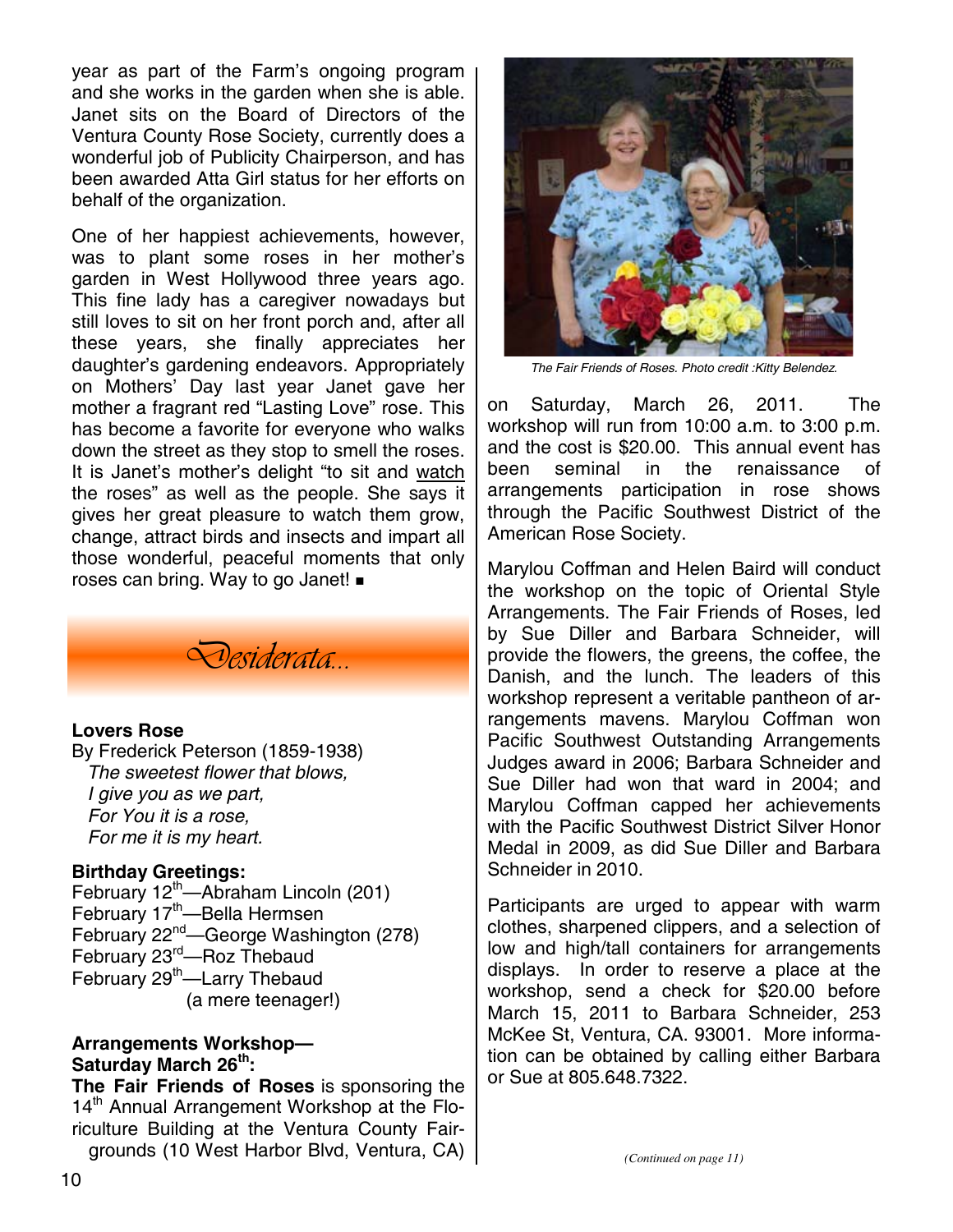### **Descanso Gardens Tour: April 21, 2011: Reserve your place**

The tram tour of the 81 acres of Descanso Gardens will take place on April 21, 2011. The tour group will gather at the entrance to the Gardens at 10:30 a.m. The cost of the tour is \$10.00, payable in advance to the VCRS. To make reservations for the tour, contact Elda Bielanski at elda@lavidaloca.us. Or send a check for the amount to Earl Holst, P.O.Box 102, Agoura Hills, CA 91376. The tour is open to members and friends of the Ventura County Rose Society. Places should be reserved by the March meeting before the offer is extended to members of other rose societies.

#### **DUES!**

If you have not renewed your membership in the Ventura County Rose Society, please send \$20.00 to Earl Holst, Treasurer, P.O.Box 102, Agoura Hills, CA 91376. Society dues are based on the calendar year, so that dues become payable the first day of each new year. The Bylaws provide for a grace period extending into the 3<sup>rd</sup> month of the year, but given that the Rose Auction is on the  $12<sup>th</sup>$ , this is effectively the last renewal notice that will be extended. And, of course, the last newsletter to be sent, barring effective action on your part. Please don't make us hurt you.

## **Moisturn-5:**



*The Moisturn-5 treated tree on January 6, 2011 Photo by Scott Freeman* 

Last year a new product was sent to the VCRS to test. Hetty Shurtleff tested the product as the president of the Santa Barbara Rose Society and used it successfully to treat plants negatively affected by a heat spell. Jim

Delahanty used the product to protect his roses from insects and fungi over a significant period of time last spring. And Brenda Freeman tested the product on her Christmas tree. Brenda and Scott purchased the tree on December  $4<sup>th</sup>$  and, after a day or so, sprayed the tree with Moisturin-5. The product forms a coating around the plant in order to protect it from insects and diseases. It was originally developed to help the Christmas tree trade to maintain the freshness of the product over the long sojourn from woods to residences. The picture above shows the tree on January 6, 2011 prior to being discarded. Brenda swears that she will use the product every year from now on. She simply describes it as "AMAZING!" In her case the product sprayed on white, but dried clear. She sprayed the tree twice, being careful to spray the undersides of the branches as well as the more easily attained areas. The tree absorbed water right up to the holiday itself.

In my case, the product was very effective, with the reservation that if the product is not constantly in motion to maintain the viscosity, it is possible that there will be visible residue which is disqualifying in a rose show and distracting to purists. I should point out that if you are sufficiently aged, palsy alone will maintain the agitation necessary.

 For more information, please go to www.gsihorticultural.com. The product is not inexpensive. For small gardens, I would recommend the quart RTU at \$15.95. For larger gardens: the gallon concentrate at \$66.25. The ratio of product to water is: one pint of concentrate to one gallon of water. Hetty Shurtleff allows as how she had no problems with residue using the ready-to-use container.

**Please note that there will be no March newsletter. The next** *Ventura Rose* **will appear in April. The March Rose Auction subs for the March meeting and the Rose Auction Catalog subs for the newsletter.** 

 **Thank you. Jim Delahanty, Editor,** *Ventura Rose.*